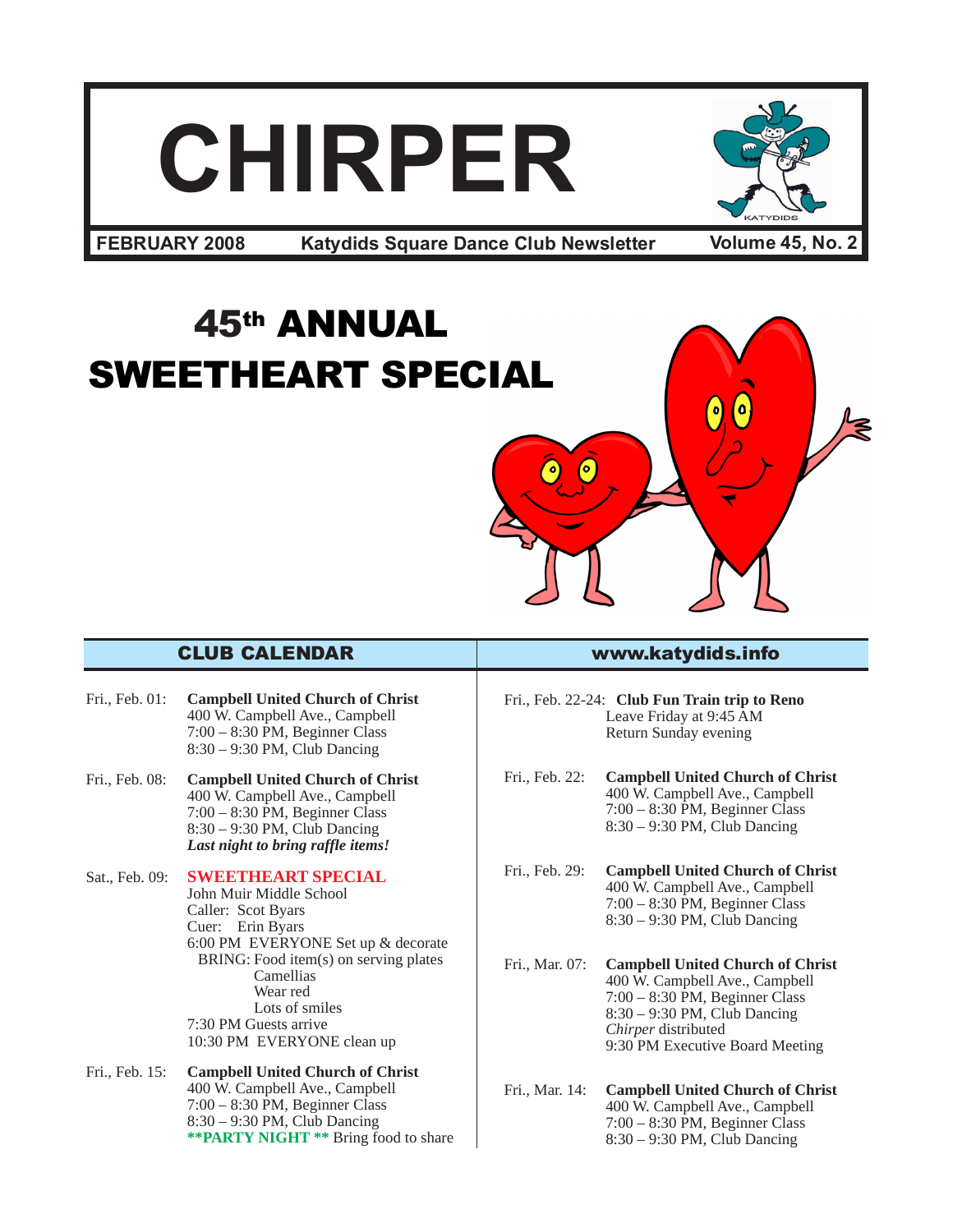#### SQUARE HEAD ASSIGNMENTS and DUTIES

*Super Square Head Caroline Fifield (408) 377-3740*

> Feb. 01 ..... Hosoda Feb. 08 ..... Shaney Feb. 15 ..... Shaver Feb. 22 ..... Pitts/Powell Feb. 29 ..... Wies/Hea

Mar. 07 ..... Darknell Mar. 14 ..... Andersen Mar. 21 ..... Gaubatz/Angotti Mar. 28 ..... Stevens

Apr. 04 ..... Willey Apr. 11 ..... Hemsley Apr. 18 ..... Benevento Apr. 25 ..... Bennett

#### **On Dance Night PRIOR to your duty night:**

• Help pack up supplies and jugs and put into Club Cupboard. Notify the Super Square Head, Caroline Fifield, at 408-377-3740, of any needed supplies or change of duty assignment dates.

#### **Before the dance**:

- Contact Square Head for following week to be sure they will be there.
- On scheduled night, the designated Square Heads should arrive **by 6:30 PM.**
- Set up tables and chairs as needed.
- Bring 6-8 lbs ice for cooler and make ice water.
- Start hot water for tea and coffee.

#### **During Club dance:**

- Welcome everyone at the door.
- Offer raffle tickets, 5 tickets for \$1.00.
- Have guests sign guest book and collect \$4.00 donation per guest.
- Give guest names to President or Membership Chair for introduction during announcements.
- Divide the raffle proceeds 50% to the Club, 50% to the "cups".
- Check that water and cups do not run out.
- If Treasurer is not present, pass monies collected to any Executive Board Member.

**After the dance:** *Clean up!!* Take the trash bags out to the dumpster (locked) located in the side parking lot. The key is hanging on the wall by the door to the kitchen. NOTE: tables must go into closet FIRST, then the chair "rack".

#### UPCOMING SQUARE DANCE EVENTS

#### **Feb. 2: Anniversary Hoedown; Adobe Squares**

Veterans Memorial Bldg., Petaluma 7:00 – 8:00 PM Rounds: Sharon & Casey Parker 8:00 – 10:30 PM Caller: Dan Nordbye and the Ghost Riders Square D Fashions will be there.

#### **Feb. 3: Square Dance Live**

American Musical Theater studio 1717 Technology Dr., San Jose Caller: Mike Luna Mainstream / Plus

#### **Feb. 29-Mar. 2: CCSDA Wing Ding**

Merced County Fairgrounds, Merced Callers: Jet Roberts, Mike Seastrom, Eric Henerlau Cuers: Sharon & Casey Parker, Rey Garza Square D Fashions will be threre.

#### **Mar. 14-16: Bakersfield Fiesta**

Kern County Fairgrounds, Bakersfield

**Mar. 29: SCVSDA & SCVCA Whing Ding**

#### **Apr. 5: Rockin' Jokers, Circus Circus** Caller: Michael Kellogg Cuer: John Flora

**May 2-4: Silver State Square & Round Dance Festival** Grand Sierra Resort, Reno, NV Callers: Ken Bower, Wade Driver, Jerry Haag Cuers: Al & Carol Lillefield, Sharon & Casey Parker

#### **May 23-25: Golden State Round-Up**

San Ramon Callers: Baier/Bredzy/Nordbye/Saitel Cuers: Radka & Steve Sandeman

**May 30: SCVSDA & SCVCA Whing Ding** Caller Appreciation Dance

**. . . . . . . . . . . . . .**

#### NEWER DANCER HOEDOWN

- - September Class Level - -

**Feb. 02: CPSD**

7:30 – 10:00 PM, John Muir Middle School Callers: Sam Shilmover & **Jim Osborne** *Bring treats to share*

**Mar. 01: Sunnyvale Singles; Spring Fling** Caller: Scot Byars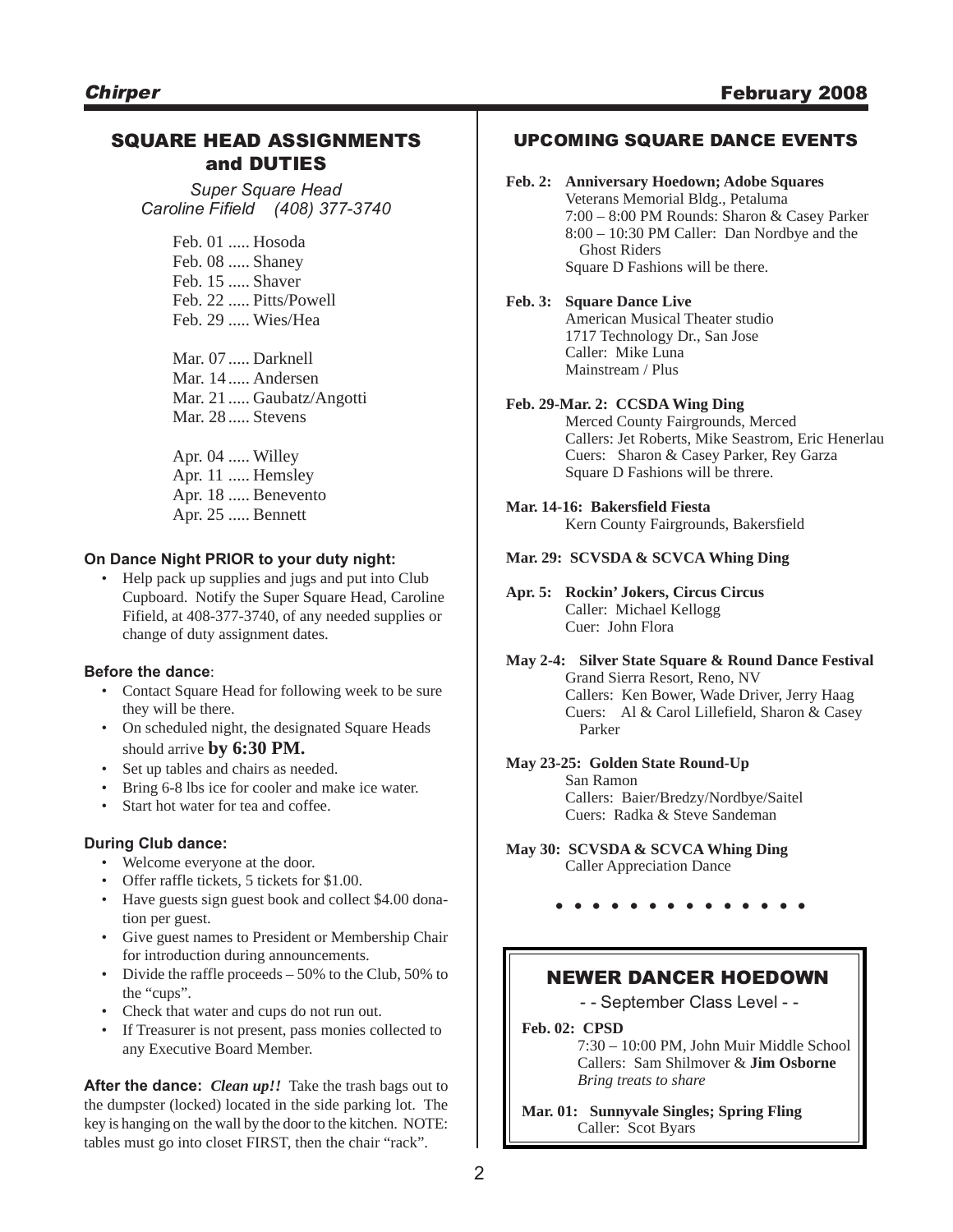#### THE PRESIDENT'S CORNER – –

Hi Katydids,

The class is off to a good start but we could use more angels. If you can come at 7:00 and help out it would be appreciated.

We also need everyone to help with our "Sweetheart Special" dance this year on February 9<sup>th</sup> at John Muir. Please sign up to help at the dance and bring snacks for our guests.

It is also that time of the year to start thinking about taking on a board position. Most of the current board will not seek re-election this year. The nominating committee will be looking for members to serve.



#### **Thursday,**

Elks 'N' Does: Instructor: John Hall Start: Feb.21; 7:30 – 8:30 PM; 1st 2 nights FREE Alameda Elks Lodge Contact: Mary Jo 510-635-6450 Singles, couples

## HAPPY ANNIVERSARY !!

**. . . . . . . . . . . . . .**

*No anniversaries this month.*

#### MINUTES

#### Executive Board Meeting **January 11, 2008**

President, Lloyd Darknell called the meeting to order at 9:30 p.m. at the home of Charlotte Pitts.

Roll Call: President, Lloyd Darknell; V.P., Bob Bennett; Secretary, Maxine Darknell; Treasurer, Don Powell; Publicity, Don Gaubatz; and Chaplain, June Helfrich.

Absent: Membership, Charlotte Pitts.

Visitors present: Chirper Editor, Stephanie Stevens; Social Chair, Pat Angotti; Caroline Fifield and Annie Bennett.

The minutes from the previous Board Meeting of November 15<sup>th</sup> were approved as published.

#### **Reports**:

Officers:

- 1. President: No report.
- 2. Vice-President: No report.
- 3. Treasurer: Don P. distributed and explained his reports for November and December.
- 4. Membership: Lloyd gave the report Charlotte sent him showing our Membership of 37 active members and 4 inactive members. It was suggested that Char check our past lists of inactive members for possible candidates for the mainstream class as a refresher course.
- 5. Chaplain: No report.
- 6. Publicity: Don G. reported that he had submitted an article for the January "Squares 'Round the Bay" advertising our Sweetheart Special dance for February 9th.

Committees:

- 1. Chirper: Stephanie said the "Chirper" deadline for the February issue is January 26<sup>th</sup>.
- 2. Social: Pat Angotti said that she now has 13 people who have paid for the Reno trip on the "Fun Train" which had been rescheduled for February  $22<sup>nd</sup>$ . She plans to check on transportation for the round trip to Emeryville where the train to Reno departs. Pat said the next social will possibly be tours of the Jelly Belly Factory and the Budweiser Brewery.
- 3. Class Angels: Morris and Louise Hosoda will again be head angels keeping track of those who sign up for the class and providing name badges for them. They will need the help of all the Katydids to "angel" the class.

*(Minutes continued on page 4)*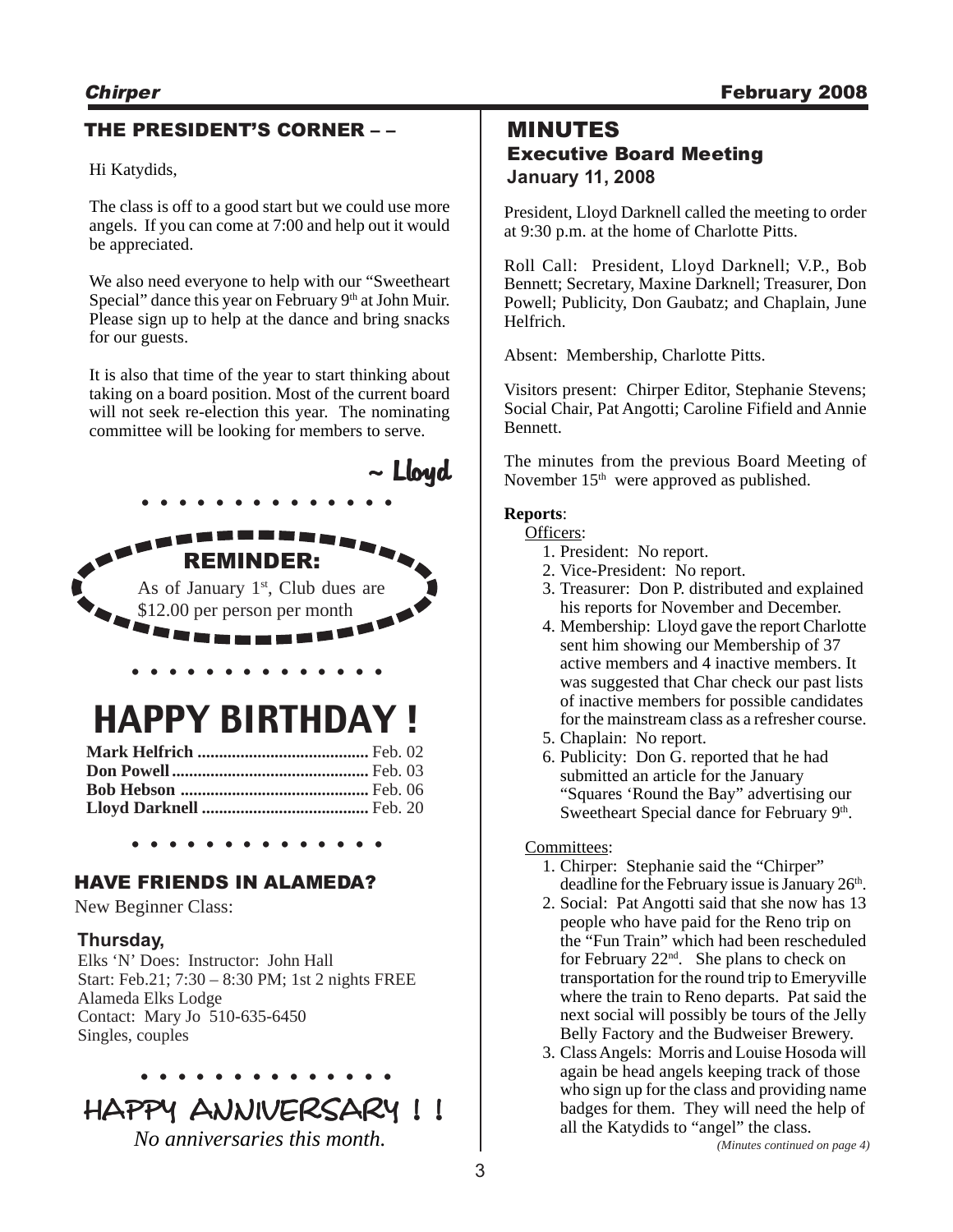*(Minutes continued from p. 3)*

#### **Old Business:**

- 1. January Class: The class will start on January  $25<sup>th</sup>$  and the first two nights will be free with a \$4.00 charge after that. It should last 16 weeks. Caroline had already agreed to be in charge of class recruitment and brought samples of brochures she was working on. She suggested a new approach to passing out fliers. Rather than go into the neighborhood again, she suggested that Katydids take fliers and leave them at libraries, senior centers, churches and other places where people congregate. Also, she suggested putting them on various bulletin boards, giving to friends and co-workers, etc. Caroline mentioned that Gary Hinze, who was a past member of the Katydids and is on the "Committee to Promote Square Dancing", had placed advertisements about our new class in four different local newspapers.
- 2. Sweetheart Special, February 9th: Bob B. reported that he has all the chairpersons that are needed for our hoedown. As usual, Katydids get in free but are expected to come at 6:00 p.m. to help set up and clean up afterwards. Caroline is in charge of Decorations and needs Katydids to bring camellias for the tables and help with decorating. Food chair is Marilyn Shaver and she needs Katydids to sign up for at least two food items or to donate money toward purchasing things needed. Katydids also need to sign up for taking a turn helping to serve in the kitchen. The Helfrich family is in charge of the drinks. Pat Angotti, with the help of Josie Baumgartner, will be at the door selling ribbons, etc. The Raffle chairpersons are Roger and Charlene Hemsley. Katydids are asked to solicit donations for the raffle from stores or to bring nice items they may already have. Roger and Charlene will collect and organize all the raffle prizes and with the help of Annie and perhaps Charlotte Pitts, will organize the distribution of the prizes. Don G. and Don P. will sell the raffle tickets. Lloyd needs to buy two rolls of tickets to be sure we have enough. He also needs to print signs for the sale of the Dangles and Raffle Tickets, and other signs that might be needed.

#### **New Business:**

1. Caller in the area: Jim talked to Lloyd about a guest caller, Ken Bowers, who will be in our area the end of April and would like the opportunity to call in a few clubs while he is

here. Jim thought we might like to invite him to call for the Katydids and invite other clubs to join us for a mini hoedown. He thought it should be an easy way to make some money for our club. Lloyd will contact Bob Elling for more information.

2 February,  $5<sup>th</sup>$  Friday: Lloyd announced that February has 5 Fridays but recommended that because of our new class, that we not participate with the other clubs. The others on the board agreed.

**Agenda** Items for next meeting:

- 1. Evaluation of New Class
- 2. Evaluation of Sweetheart Special
- 3. April Mini Hoedown?
- 4. Slate of New Officers
- 5. Installation of New Officers
- 6. Picnic

Next Party Nights: January 18<sup>th</sup> & February 15<sup>th</sup>

Next Board Meeting: March 7<sup>th</sup> after club dancing.

Meeting adjourned at 9:40 p.m.

Respectfully submitted,

#### Maxine Darknell

**. Larencu**<br>• • • • • • • • • • • • • • •

KUDOS to **Caroline Fifield** for her untiring effort in promoting our new class and the Club to the square dance community.

**. . . . . . . . . . . . . .**

*Received 12/6/07 from Jim Osborne who received this from his sister-in-law.*

Something cool that Xerox is doing: If you go to this web site, www.letssaythanks.com, you can pick out a thank you card and Xerox will print it and it will be sent to a soldier that is currently serving in Iraq . You can't pick out who gets it, but it will go to some member of the armed services. How AMAZING it would be if we could get everyone we know to send one!!! Please send a card!! It is FREE and it only takes a second.

C Ya Jim

———————— web site: **http://www.3osb.com**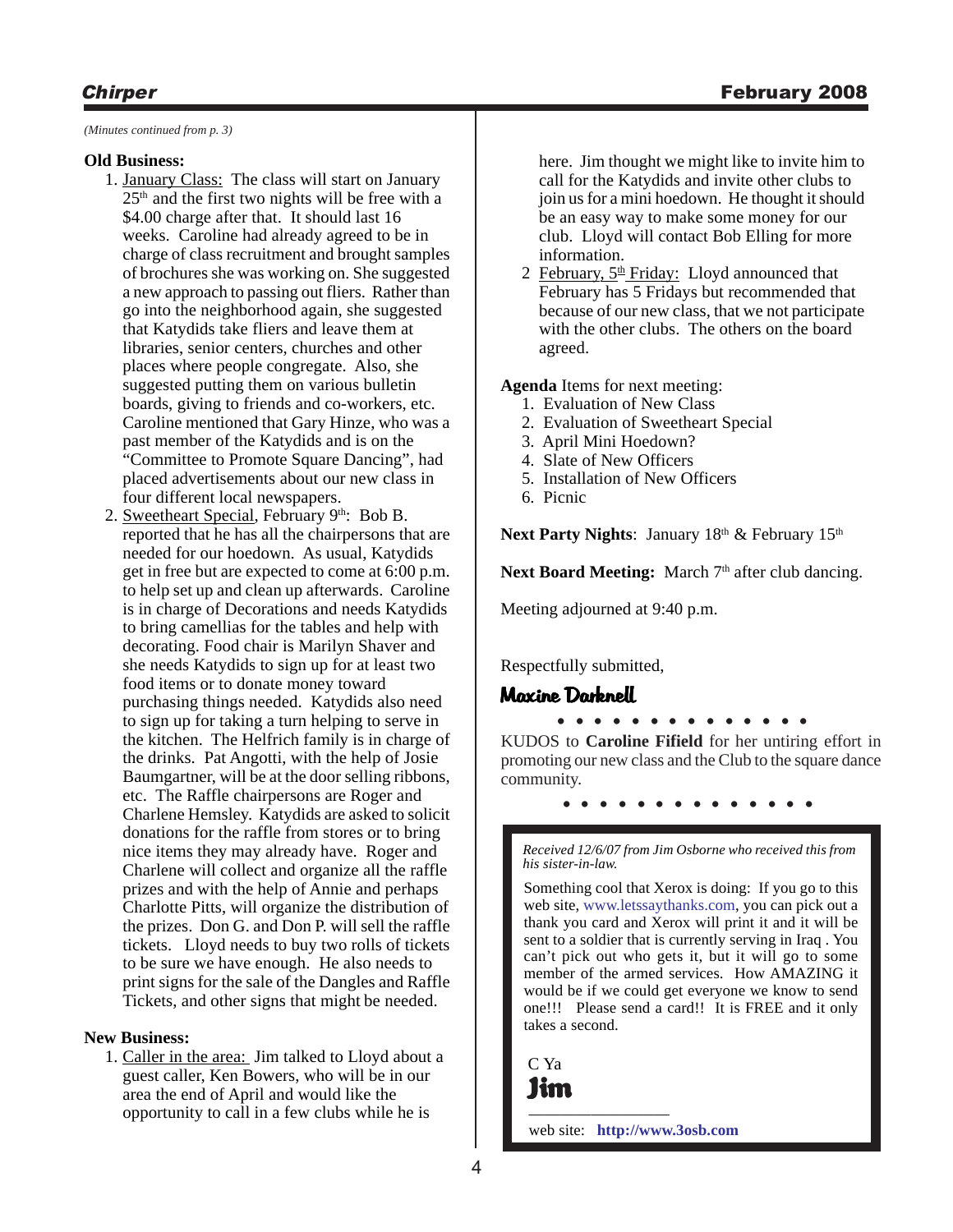### PUPPIES FOR SALE

A store owner was tacking a sign above his door that read "Puppies for Sale". The signs have a way of attracting children. Soon a little boy appeared at the sign and asked, "How much are you gonna sell those puppies for?". The store owner replied, "Anywhere from \$30-\$50." The little boy reached into his pocket and pulled out some change. "I have \$2.37, can I look at them?"

The store owner smiled and whistled. Out of the kennel came his dog named Lady, running down the aisle of his store followed by five little puppies. One puppy was lagging considerably behind.

Immediately the little boy singled out the lagging, limping puppy. He asked "What's wrong with that little dog?" The man explained that when the puppy was born the vet said that this puppy had a bad hip socket and would limp for the rest of his life.

The little boy got really excited and said "That's the puppy I want to buy!" The man replied "No, you don't want to buy that little dog. If you really want him, I'll give him to you." The little boy got upset. He looked straight into the man's eyes and said "I don't want you to give him to me. He is worth every bit as much as the other dogs and I'll pay the full price. In fact I will give you \$2.37 now and 50 cents every month until I have him paid for."

The man countered, "You really don't want to buy this puppy son. He is never gonna be able to run, jump and play like other puppies." The little boy reached down and rolled up his pant leg to reveal a badly twisted crippled left leg supported by a big metal brace. He looked up at the man and said, "Well, I don't run so well myself and the little puppy will need someone who understands." The man was now biting his bottom lip. Tears welled up in his eyes … He smiled and said, "Son, I hope and pray that each and every one of these puppies will have an owner such as you."

In life, it doesn't matter who you are, but whether someone appreciates you for what you are, accepts you and loves you unconditionally. A real friend is one who walks in when the rest of the world walks away. Copy this and send to all the people in your life you consider to be special.

*Received from Mary Monticello via email, November 28, 2001*